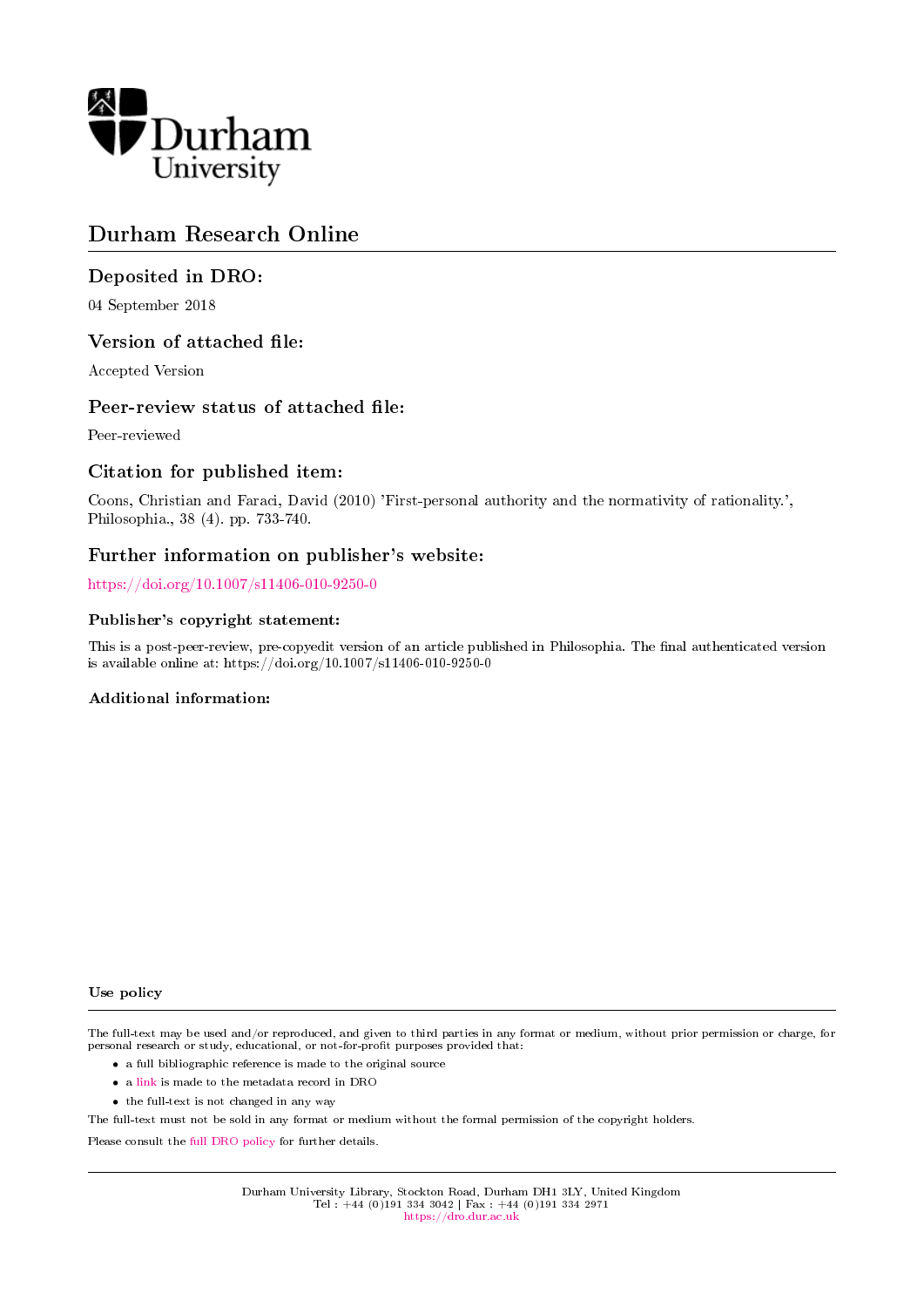# **FIRST-PERSONAL AUTHORITY AND THE NORMATIVITY OF RATIONALITY**

#### *Christian Coons and David Faraci*

In "Vindicating the Normativity of Rationality," Nicholas Southwood sets himself the task of meeting "Broome's Challenge"—a challenge to demonstrate that rationality is normative, in the sense that we have normative (or "objective") reason *in each and every case* to meet its requirements.<sup>1</sup> Southwood argues that success cannot be achieved by appealing to the normativity of other domains, such as prudence or morality. Rather, Southwood's purported solution is to "*explain* the normativity or reason-giving force" of rationality by offering a theory that shows that rational requirements "are the kinds of thing that are, by their very nature, normative."<sup>2</sup>

Southwood's proposal is that rational requirements are demands of one's "first-personal standpoint"—what is good from one's point of view<sup>3</sup>:

It is commonly recognized that each of us has a particular firstpersonal standpoint, a standpoint constructed out of our particular beliefs, desires, hopes, fears, goals, values, and so on, and relative to which things can go well or badly. Our standpoints describe what *matters to us*; they are ones in which we are invested.<sup>4</sup>

What are the demands of one's standpoint? Southwood illustrates with the following examples:

We are subject to a range of familiar standpoint-relative demands. Thus, given my intention to read the complete works of Dostoyevsky, I am subject to a standpoint-relative demand to make decisions that would help me realize this aim in light of my views about how best to do so. Given my views about the moral significance of poverty, I am subject to certain standpoint-relative demands concerning, say, how to decide to spend my income. Given my belief that humans evolved from apes, I am subject to a standpoint-relative demand not to believe that the Book of Genesis is literally true.<sup>5</sup>

Notice that these demands resemble paradigmatic rational requirements. Respectively, they appear to be instances of the rational requirements: *intend the* 

<sup>1</sup> Nicholas Southwood, "Vindicating the Normativity of Rationality," *Ethics* 119:1 (2008): 9-30.

<sup>2</sup> Ibid., 19.

<sup>3</sup> Ibid., 28.

<sup>4</sup> Ibid., 26, emphasis added.

<sup>5</sup> Ibid., 27.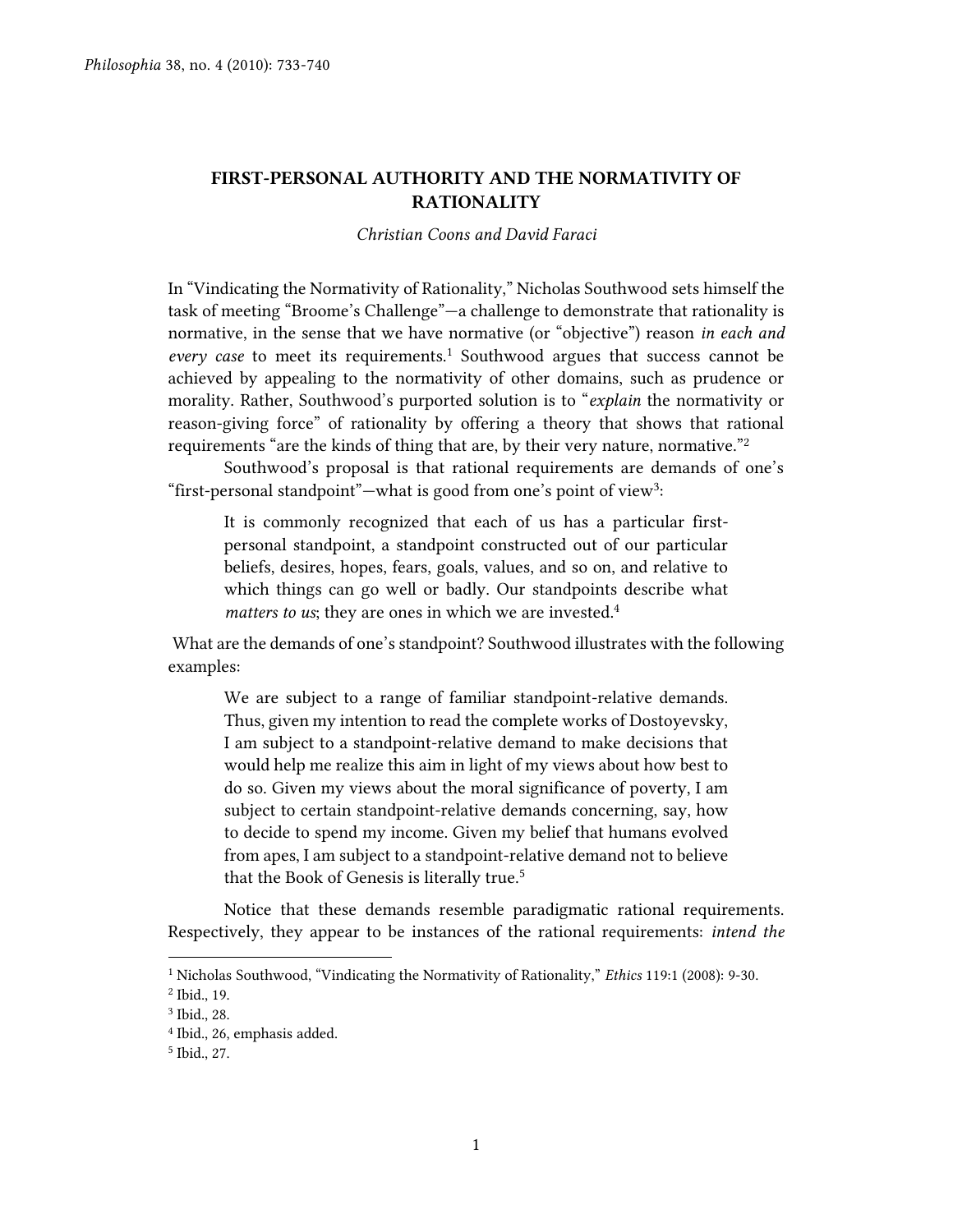*perceived means to your ends; intend that which you believe you ought to do (enkrasia)*; and *have consistent beliefs.* Such demands are normative, says Southwood, because adhering to them "is a matter of honoring one's own first-personal authority."<sup>6</sup> It is partly constitutive of one's having a standpoint that one see that standpoint as normative.

Broome himself finds much of value in Southwood's account: "I agree that we can consider most requirements of rationality as being relative to a standpoint."<sup>7</sup> And he agrees, further, that standpoints have first-personal authority: "We can consider the authority first-personal, since it comes from nowhere else but your own standpoint."<sup>8</sup> Broome's primary reservation is merely that, while Southwood may be correct that standpoint-relative demands are requirements of rationality, and that rational requirements are thereby normative, this account fails to be sufficiently illuminating—it cannot *explain* the normativity in question: "There is no more substance to the claim that rational requirements are standpoint relative or reveal first-personal authority that [*sic*] appears in the specification of the requirements themselves. So this claim cannot explain why rationality is normative, if indeed it  $is.$ "9

We argue that Southwood's proposal fails on three counts: Southwood characterizes our standpoints as consisting in our "particular beliefs, desires, hopes, fears, goals, values, and so on" and as describing "what matters to us" or what is "good from [our] point[s] of view."<sup>10</sup> But there is tension in this model, because not all of the attitudes mentioned—specifically, many of our non-normative beliefs— really matter to us. If we maintain that our standpoints consist in the attitudes listed, then they do not have the normative authority both Southwood and Broome take them to have. We can, instead, understand our standpoints as consisting only in what matters to us; and the demands of our standpoints, so understood, may have normative authority. Yet this offers no help for Southwood, as these demands no longer resemble requirements of rationality and, in fact, may conflict with them. The demands of our first-personal standpoints may either be normative or resemble requirements of rationality, but not both.

Second, Southwood runs headlong into the "bootstrapping" objection that helped illuminate the need to vindicate the normativity of rationality in the first place: attitudes for which we conceivably had no prior justification unacceptably provide justification for themselves and others.

<sup>6</sup> Ibid., 28.

<sup>7</sup> John Broome, "Reply to Southwood, Kearns and Star, and Cullity," *Ethics* 119:1 (2008): 98.

<sup>8</sup> Ibid., 99.

<sup>9</sup> Ibid., 100.

<sup>10</sup> Southwood, 25.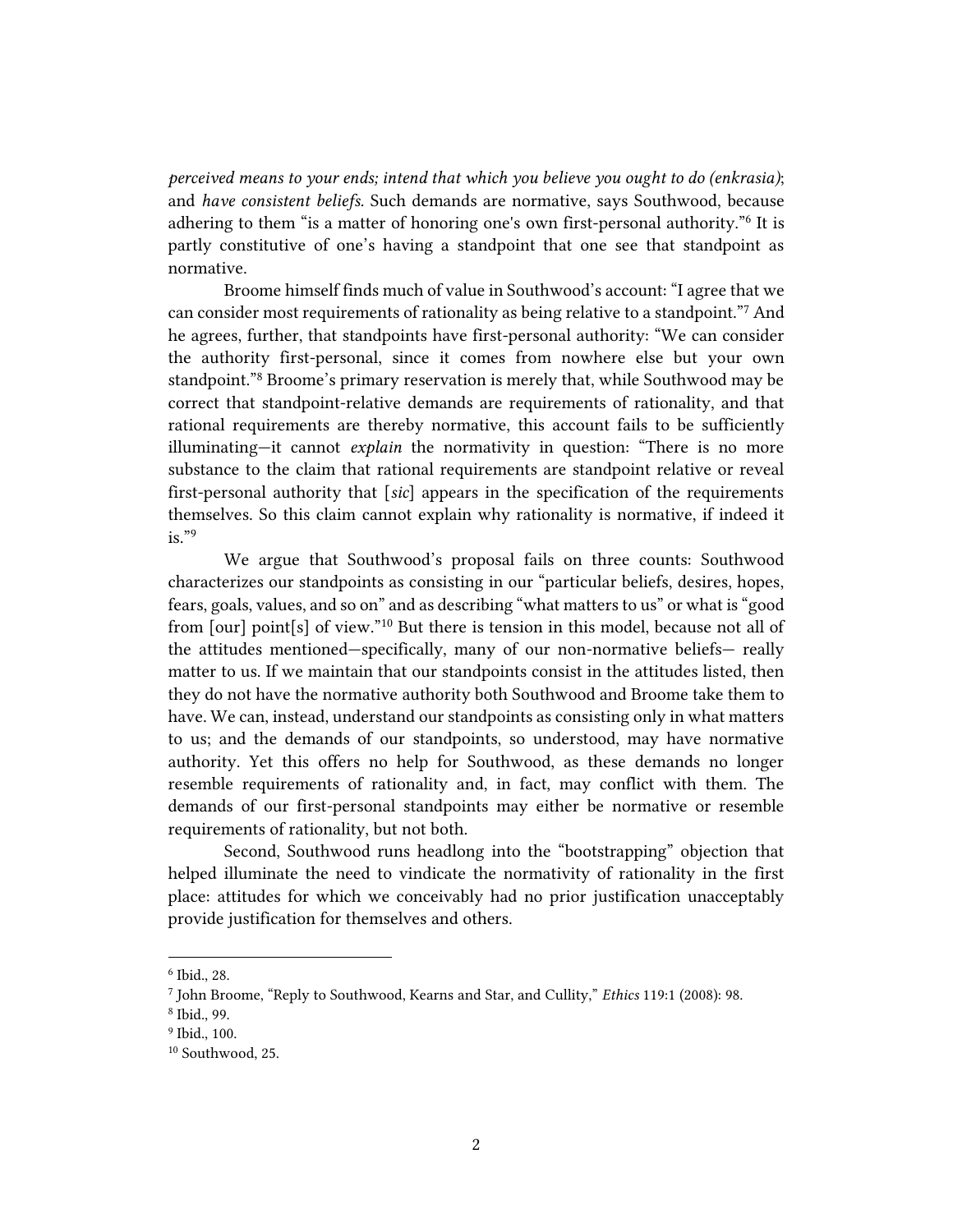Lastly, even barring our other concerns, the normativity of our first-personal standpoints is even more dubious than the normativity of rationality, and so the idea of grounding the latter on the former is cause for concern. What's more, we argue that the only explanation on offer for why our standpoints *are* typically normative entails that the requirements of rationality, as understood by Southwood, are not normative in every case.

**\* \* \***

Consider a variant of the classic gin/petrol case: Alan is sitting at a bar, after last call, with a full glass in front of him.<sup>11</sup> He believes this glass to contain fine gin. Drinking fine gin is good from Alan's point of view; it matters to him that he now drink a glass of fine gin, and he intends to do so. Rationality dictates that, absent a change in his antecedent attitudes, Alan ought to intend to drink the liquid in front of him.<sup>12</sup> After all, he intends to drink fine gin now and believes drinking the liquid in front of him to be his only means to this end; and rationality requires that one take what one believes to be the necessary means to one's ends. Southwood can accommodate this requirement: For him, both the intention to drink fine gin and the belief that the liquid in front of him *is* fine gin are parts of Alan's standpoint. Alan is therefore subject to a standpoint-relative demand to drink the liquid in front of him.

But (surprise!) the glass is not full of fine gin; it is full of petrol. Drinking petrol would kill Alan, and being dead is not valuable to Alan, in any sense. In fact, it is good from Alan's point of view that he remain alive. If Alan has any normative reasons here, surely he has reason *not* to drink the liquid in front of him. Yet this is the opposite of what rationality demands of him.

Is Alan really subject to a normative demand to drink the liquid in front of him—the liquid that is, in fact, petrol? One would think Southwood might reject this conclusion, asserting rather that there is, for Alan, merely a *subjective* demand—a perceived demand—to drink the liquid. Yet Southwood explicitly rejects this kind of response:

. . . I regard the first-personal authority account as a kind of improved modification of the subjective reasons account. Both accounts regard rational requirements as claims about the attitudes we ought to have and form "from our own point of view." The difference concerns the

<sup>11</sup> See Bernard Williams, "Internal and External Reasons," in *Moral Luck* (Cambridge: Cambridge University Press, 1981): 102-103.

<sup>&</sup>lt;sup>12</sup> We include "absent a change in his antecedent attitudes" in recognition of the possibility that this rational requirement has wide scope. In the next section, we argue that on Southwood's model, this and many requirements of rationality have narrow scope.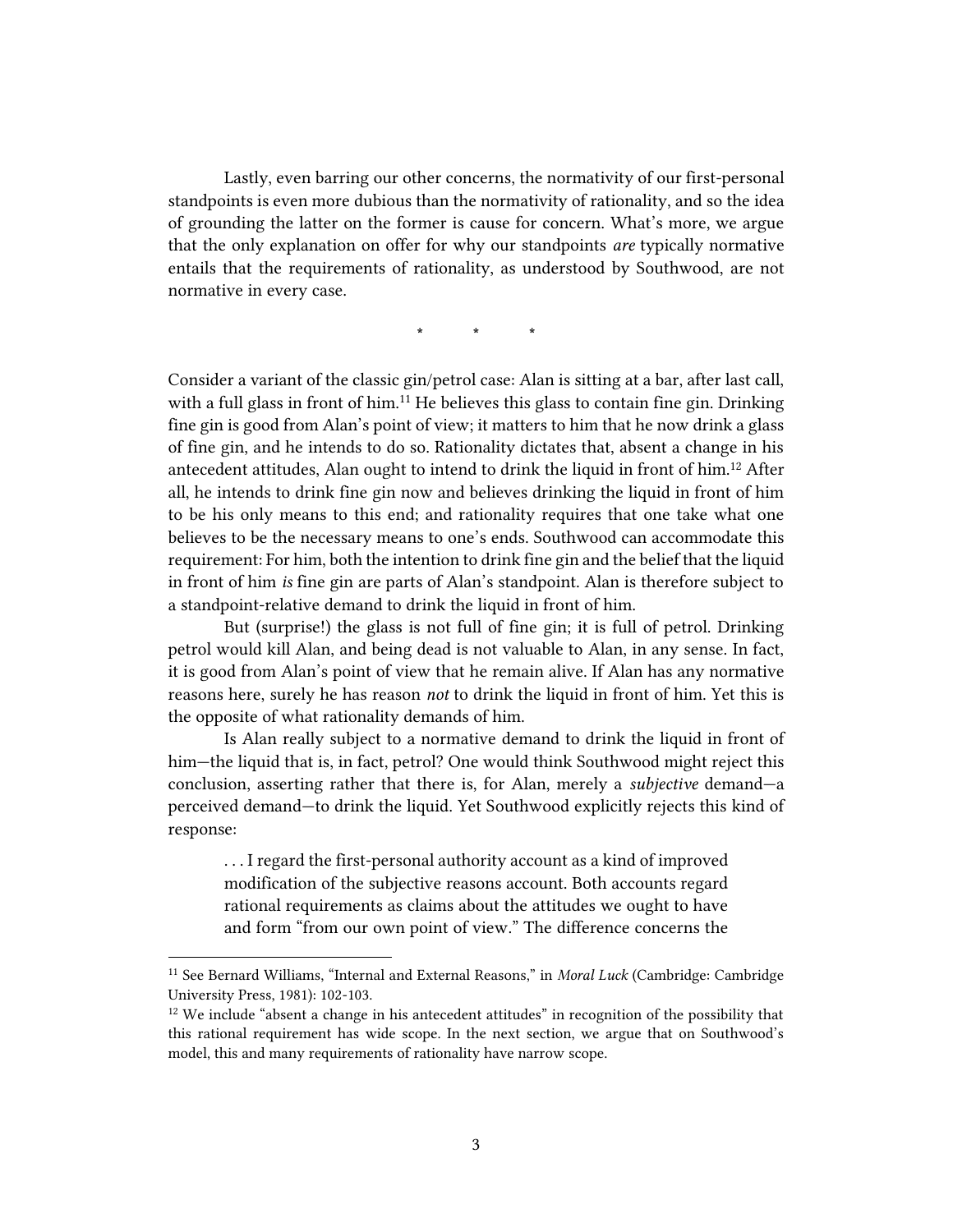interpretation of what this comes to. According to the subjective reasons account, this is interpreted in terms of the notion of subjective demands, whereas according to the first-personal authority account, it is interpreted in terms of the idea of standpoint-relative demands. Unlike subjective demands, standpoint-relative demands are genuine demands rather than merely believed or perceived demands.<sup>13</sup>

There is something strange about this view, beyond its implication that Alan has an objective reason to do something that will, in fact, kill him. The notions of 'standpoint' and 'standpoint-relative demand' are supposed to be natural. But there is nothing natural about supposing that it could ever be best, with respect to what matters to us, to drink petrol. Yet this is what Southwood's view indicates. So what has gone wrong?

It is not difficult to see the problem: There is a difference between that which is good from Alan's point of view and what Alan believes would help realize these goods. The latter—such as Alan's belief that there is fine gin in front of him—are not themselves good from his point of view, they are not part of what matters to him. Rather, such beliefs are Alan's best guess as to what really *would* realize the good from his point of view. Honoring what matters to Alan does not involve his drinking *perceived* fine gin; it involves his drinking fine gin.

In order for them to capture what really matters to us, then, we must understand our standpoints not to include many of our beliefs. We must exclude from Alan's standpoint, for example, the belief that the glass in front of him is full of fine gin. Yet this revision offers no help for Southwood. The demands of our standpoints so understood no longer resemble requirements of rationality. What is advisable with respect to what matters to Alan is to do that which *in fact* realizes the good from his point of view. But failures to do what is advisable in this way are not failures of rationality. Surely, it would be advisable with respect to what is good from Alan's point of view for him to be drinking at World of Gin (which serves the finest gin in town). Yet, given his belief that World of Gin is a gas station, Alan's failure to do so is not a failure of rationality.

**\* \* \***

One might reply on Southwood's behalf that rationality does not require that Alan intend to drink the liquid in front of him, but rather that he must either form this intention or revise one of his antecedent attitudes—either the intention to drink fine

<sup>&</sup>lt;sup>13</sup> Southwood, 29. For arguments in favor of the subjective reasons account, see Niko Kolodny, "Why Be Rational?" *Mind* 114 (2005): 509-563.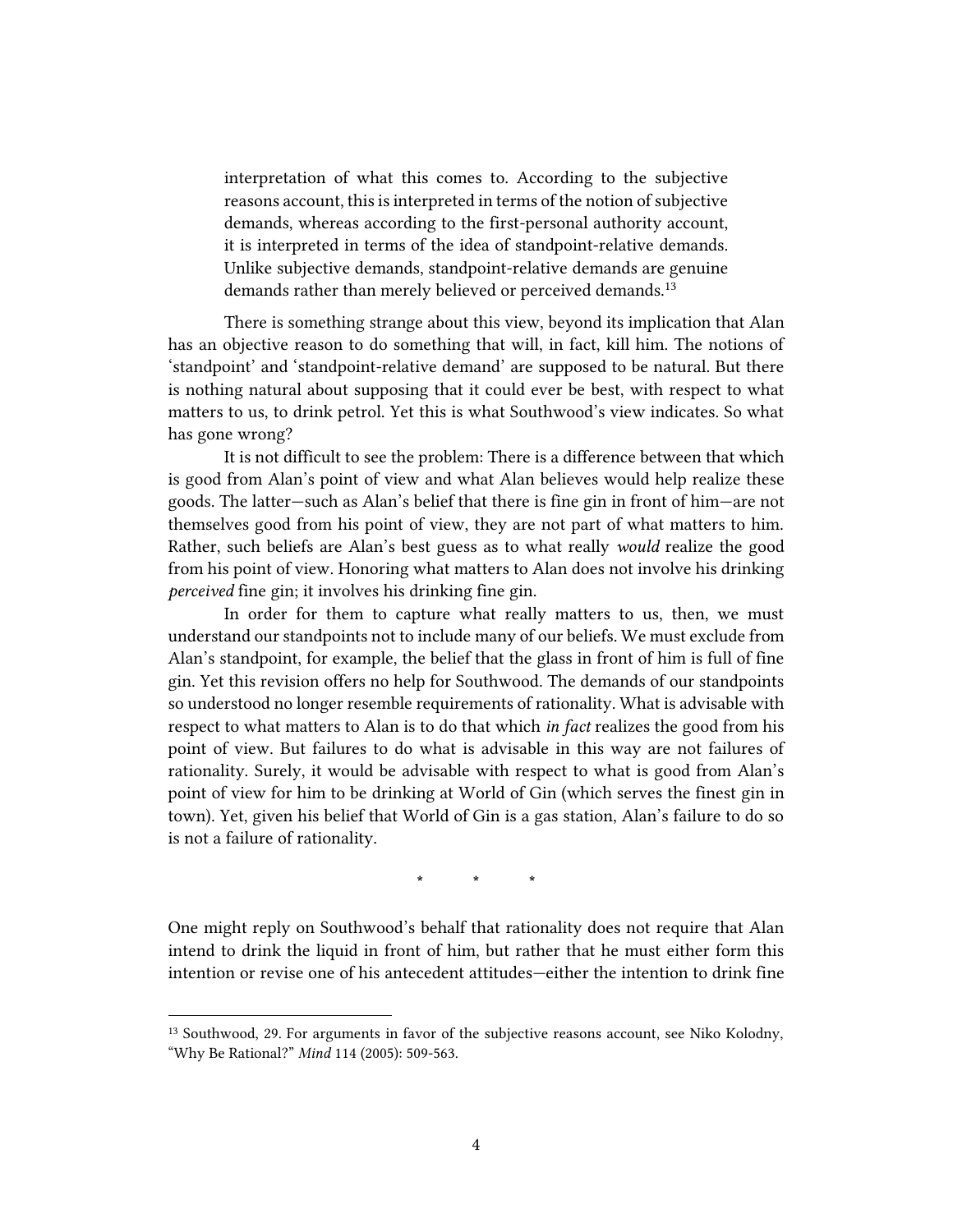gin or his belief that the liquid is fine gin. According to this reply, the relevant requirement of rationality has *wide scope.* 

Indeed, Broome appears to read rational requirements, as understood by Southwood, as having wide scope:

I agree that we can consider most requirements of rationality as being relative to a standpoint. For instance, take the requirement I call "enkrasia." This is the requirement, roughly, that you intend to do what you believe you ought to do. Suppose you believe you ought to *F.* Rationality does not require you simply to intend to *F.* Instead, its requirement is in a particular way relative to your belief that you ought to *F.* It is conditional on this belief. More exactly, rationality requires of you the conditional proposition that you intend to *F* if you believe you ought to *F.* Your belief that *F* is part of your standpoint. So the requirement is relative to your standpoint in a particular way. Precisely what this relativity amounts to is specified in the conditional form of what is required.<sup>14</sup>

On Broome's reading, if one believes one ought to *F,* one acts enkratically *either* by intending to *F or* by ceasing to believe that one ought to *F.* This is not, however, the only way to understand this requirement. On a *narrow-scope* reading, one is required to intend to *F* given that one believes one ought to *F.* The requirement ranges only over the consequent of the conditional.

Keep in mind that for Southwood rational requirements are the demands of one's standpoint—demands whose authority stems from the need to *honor* that standpoint. As Broome acknowledges, your belief that you ought to *F* is part of your standpoint. It follows that unless your belief conflicts with other attitudes you have, it would be impossible for you to give up this belief without appealing to something external to your standpoint—in giving up your belief that you ought to *F,* you would fail to honor that standpoint. Therefore, on Southwood's view, all else being equal, given that one believes one ought to *F,* one is required to intend to *F.* This requirement has narrow scope.

Though not all requirements of rationality will turn out to have narrow scope for Southwood, many will. Take a general case, in which two mental states, A and B, conflict. Rational requirements are often seen as requirements of coherence amongst one's mental states and so, as traditionally understood, rationality requires that one

<sup>&</sup>lt;sup>14</sup> Broome, "Reply," 98.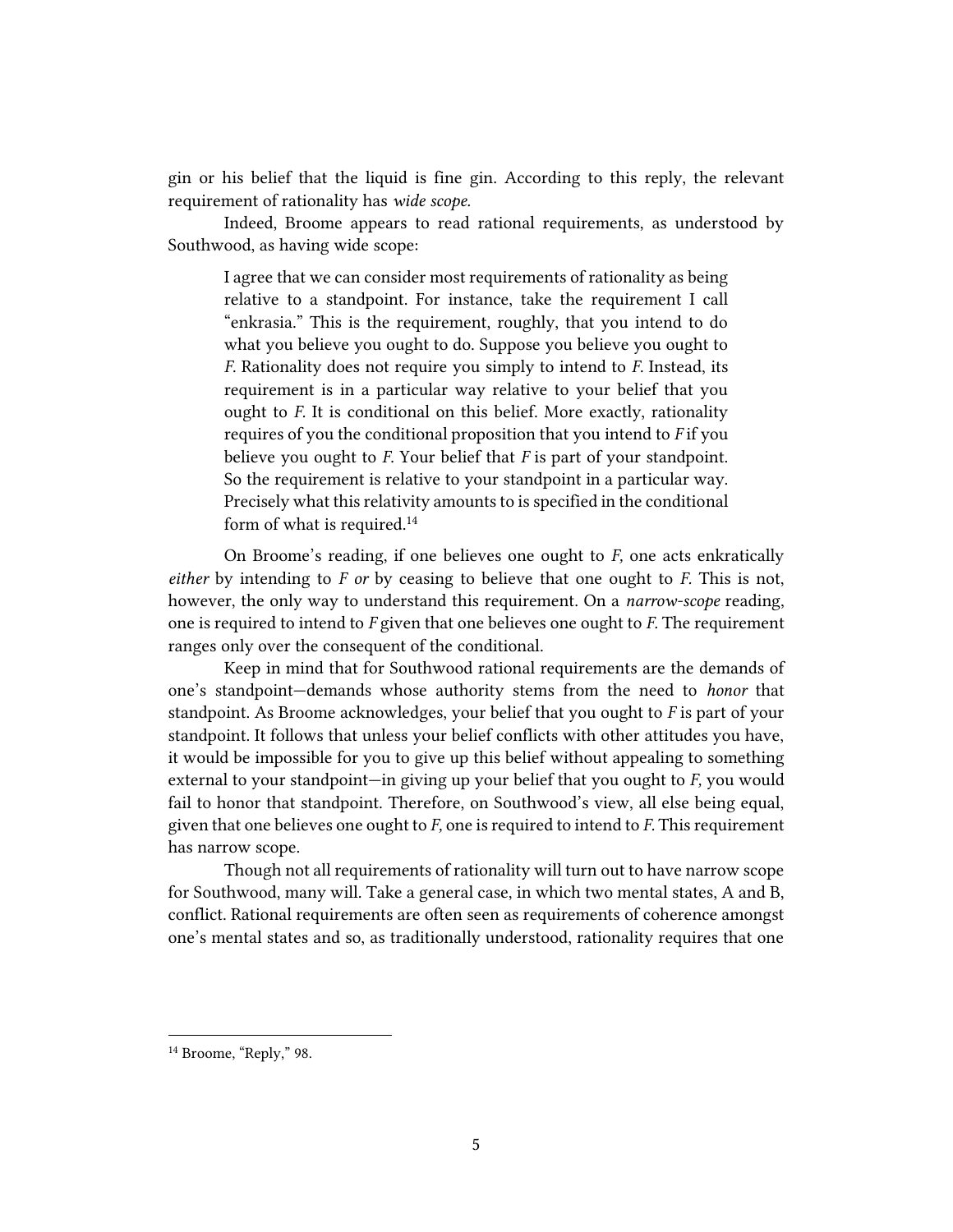not be in both states, A and B.<sup>15</sup> But on Southwood's view, if A is part of one's standpoint, but B is not, then one is required to avoid B (and vice versa).<sup>16</sup>

In fact, though Southwood claims to remain neutral between these interpretations, his examples all appear to have narrow scope.<sup>17</sup> For instance, when Southwood says, "[g]iven my belief that humans evolved from apes, I am subject to a standpoint-relative demand not to believe that the Book of Genesis is literally true," it seems clear he does not mean to leave open the option of revising his original belief. After all, all else being equal, such revision would be an affront to his standpoint.

But most theorists, including Broome, find rational requirements' being both normative and narrow-scope intolerable.<sup>18</sup> Consider again Southwood's belief concerning evolution. Any evidence Southwood has for his antecedent belief may likewise be evidence that the book of Genesis' is not literally true. But, for all we know, Southwood has no prior justification whatsoever for this belief. He may have formed the belief, as it were, *ex nihilo* and given no thought to its merit, and yet *the mere fact* of the belief gives him normative reason to not believe in Genesis. Notice, further, that this requirement appears to be an instance of a more general requirement to believe the entailments of one's beliefs. Thus, given that the proposition that humans evolved from apes entails itself, Southwood has normative reason to believe *this,* following directly from the fact that he already believes it—his attitude is self-justifying. Likewise, that Southwood adopts something as his end gives him normative reason to intend its means. And it is at least dubious that the mere fact that we adopt something as our end should provide us with any normative reasons at all.

This is the problem of bootstrapping, and it is highly objectionable. What is more, it is one of the objections that generated renewed interest in the normativity of rationality—that has lead to the movement within the literature in which Southwood situates himself. Yet Southwood appears unable to avoid charges of bootstrapping himself.

**\* \* \***

<sup>15</sup> We talk about coherence amongst mental states rather than attitudes because sometimes failures of rationality involve failure to *adopt* an attitude, and thus there can be conflicts between two mental states, one of which is the lack of an attitude; such conflicts are not conflicts between attitudes.

<sup>&</sup>lt;sup>16</sup> Alan's requirement to drink the liquid in front of him—stemming from his fine-gin-drinking end and his belief that the glass is a glass of fine gin—matches this schema, and therefore, on Southwood's view, also has narrow scope.

<sup>17</sup> Southwood, 11, n.5.

<sup>18</sup> See, for one, John Broome, "Normative Requirements," *Ratio* 12 (1999): 398-419. See also Kolodny, "Why Be Rational?"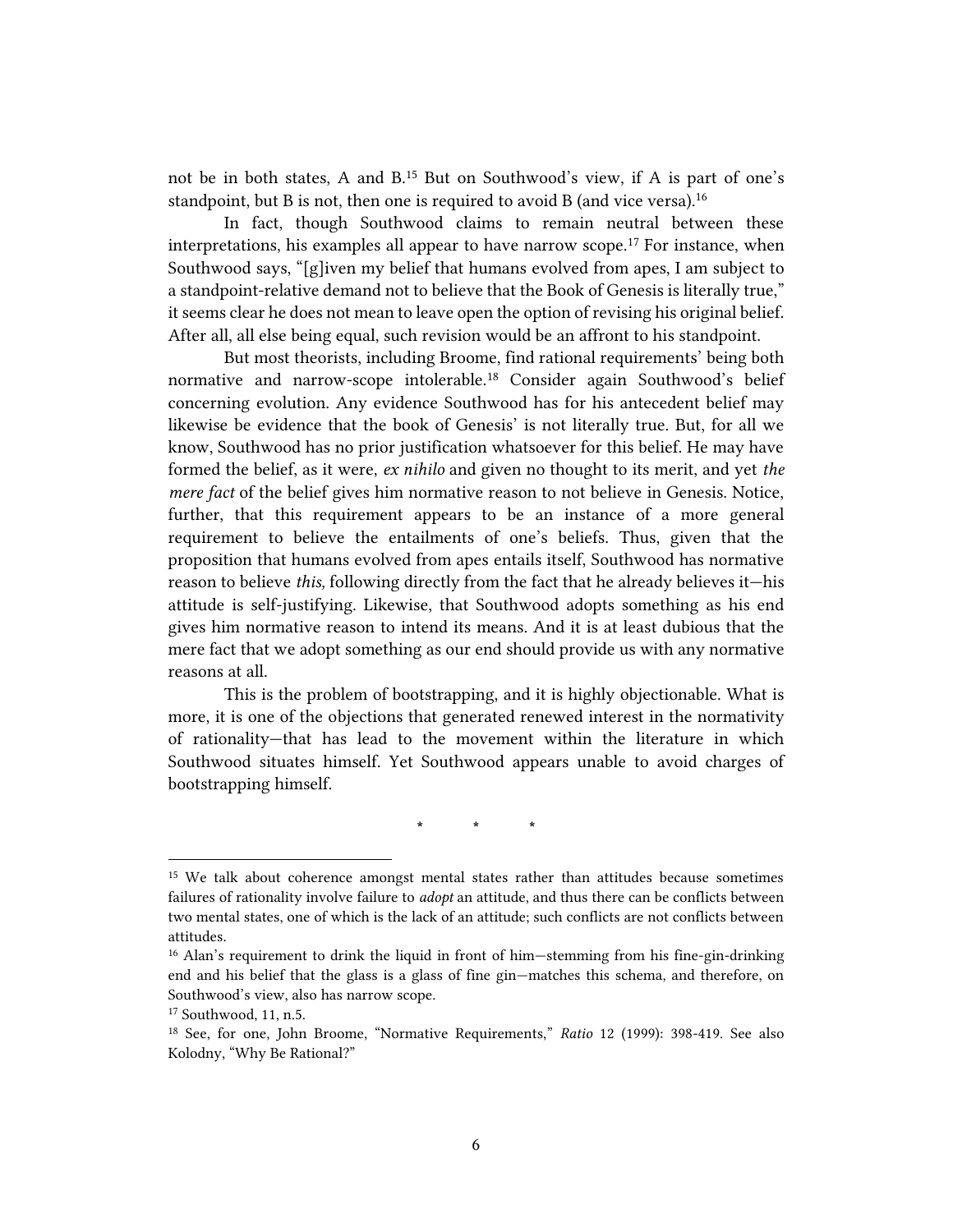Even barring our concerns above, Southwood's proposal cannot accomplish all that he hopes. His theory of rational requirements does not "*explain* their normativity or reason-giving force" by showing that they are "the kinds of thing that are, by their very nature, normative." Claiming that our first-personal standpoints generate normative reasons is even more controversial than claiming that rational requirements do. After all, many deny that the bare fact that something *matters to us* justifies action. Instead, they argue, our standpoints provide us with normative reasons only insofar as our particular beliefs and evaluations reflect independent facts and values.<sup>19</sup>

In trying to justify his claim that standpoint-relative demands are normative, Southwood offers only that to even *qualify* as possessing such a standpoint, one must see oneself as subject to its demands. And perhaps this is right. After all, when something matters to you or is something that you are "invested in," perhaps you cannot help but treat it as normative—it seems impossible to get "reflective distance" from your standpoint.

But for all Southwood has said here, he might well be defending the subjective reasons account—the view that the demands of rationality are always, but only, *apparently* normative. Though we may be unable to both possess a particular standpoint and question its normativity, we may yet ask: does the fact that something matters to me provide me with normative reasons?<sup>20</sup> And many of us, especially were we to learn that our particular beliefs and evaluations were mistaken, would insist that the mere fact that these attitudes were our attitudes did not mean that they provided us with any normative reasons at all.

Southwood owes us further justification for the controversial claim that our standpoints really do matter merely in virtue of their being our standpoints. There is a resource in the literature that intitally looks like it might help: the view that we merit a particular kind of respect. Consider the following, from Stephen Darwall:

[R]espect for persons is a responsiveness to what makes them persons, the capacity for free agency. What we must attend to here is not, primarily anyway, what is for someone's good, but what she holds good, and would want from her point of view . . . [T]reating

 $19$  For a particularly perspicuous example, see Donald H. Regan, "The Value of Rational Nature," Ethics 112:2, 2002: 267-291.

<sup>20</sup> For related discussion, see David Enoch, "Agency, Shmagency: Why Normativity Won't Come from What Is Constitutive of Action," *Philosophical Review* 115:2 (2006): 169-198.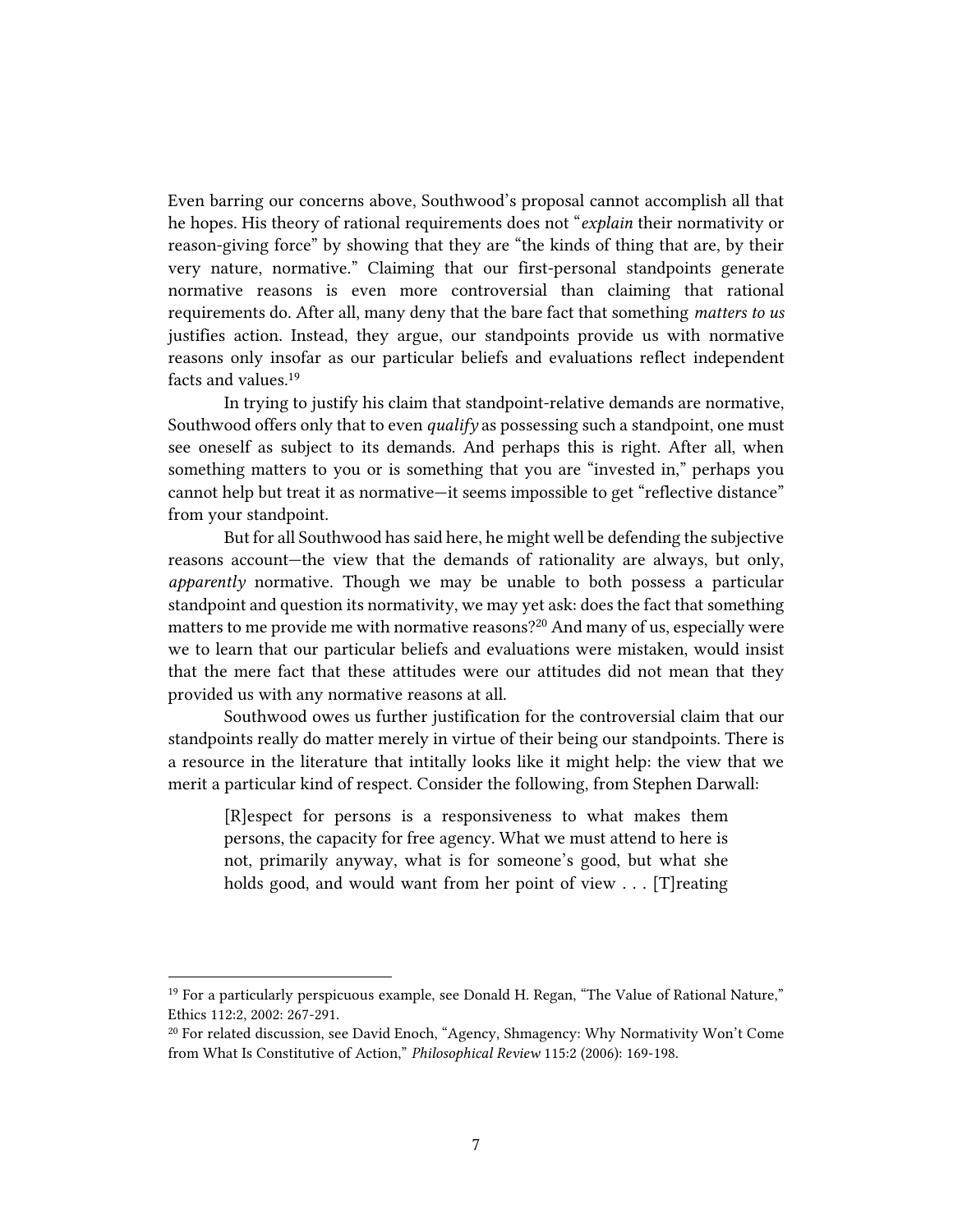another's point of view as normative is a form of respect. Taking a person's welfare as normative is a form of care.<sup>21</sup>

The lesson others extract from Darwall's position is that our welfare matters only when and because we merit care.<sup>22</sup> Analogously, one might conclude that our firstpersonal standpoints are normative only because we merit respect.<sup>23</sup> This appears to be not only a way to explain the normativity of our standpoints; it appears necessary to any such explanation. One is hard-pressed to see why we would have any normative reason to "honor" our standpoints (qua our standpoints) if we did not merit respect.

Even so, Southwood cannot use this resource. First, it seems to run contrary to his stated aim of showing that rational requirements are "by their very nature" normative, for if the normativity of our first-personal standpoints depends on our meriting respect, its normativity is conditional on our value. But much more importantly, if the normativity of rational requirements were grounded in a demand for self-respect, then there would be no normative reason to conform with rational requirements when doing so conflicts with self-respect. For example, if our ends involved ceding our agency to slavery or drug addiction, then there would be no normative reason to conform to the demand to take the perceived means to one's ends.

If Southwood, and apparently Broome, are right to claim that requirements of rationality are demands of our first-personal standpoints, and it is true that an appeal to self-respect is necessary to ground the normativity of those standpoints, it follows that it is impossible to meet Broome's Challenge.<sup>24</sup>

**\* \* \***

Our attitudes can—and inevitably do—lead us astray. We fail to get what we want, what we value, what we hope for, because, despite our best efforts, we fail to

<sup>21</sup> Stephen Darwall, *Welfare and Rational Care* (Princeton: Princeton University Press, 2002): 14- 15.

<sup>22</sup> See David Velleman, "A Right of Self-Termination?" *Ethics* 109:3 (1999): 606-620; Connie Rosati, "Darwall on Welfare and Rational Care," Symposium on Stephen Darwall's Welfare and Rational Care, *Philosophical Studies* 130 (2006): 619-635; and Christian Coons, "The value of individuals and the value of states of affairs," Ph.D. dissertation, University of California, Davis (2007). For a similar view, see Elizabeth Anderson, *Value in Ethics and Economics* (Cambridge: Harvard University Press, 1995).

<sup>&</sup>lt;sup>23</sup> For a similar point, see Velleman, "A Right to Self-Termination."

 $24$  There is one possible out: One could claim instead that we have learned, surprisingly, that rationality requires us not to adopt ends that are incompatible with self-respect. Such requirements, however, would look suspiciously unlike traditional requirements of rationality.